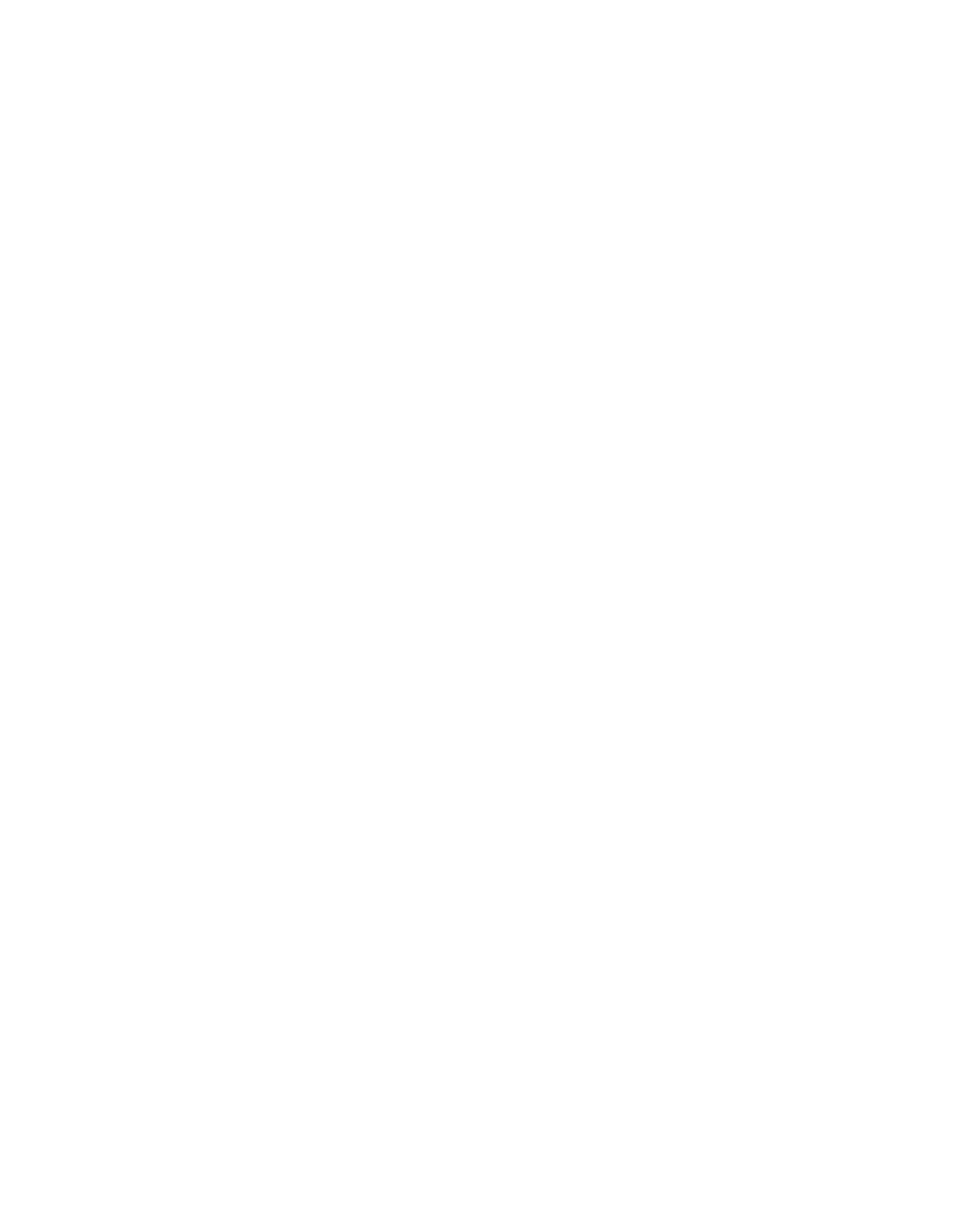#### **SOUTHWEST LRT (METRO GREEN LINE EXTENSION)**

# **APPENDIX A List of Recipients**

The following is a list of agencies, organizations, and persons to whom electronic copies of the Final Environmental Impact Statement (EIS) were sent. Copies of the Final EIS were sent out to other interested businesses, individuals, and organizations, as requested.

### **Federal Agencies**

Advisory Council on Historic Preservation Centers for Disease Control Federal Emergency Management Agency United States Federal Highway Administration United States Federal Railroad Administration United States Federal Transit Administration United States Army Corps of Engineers United States Department of Agriculture, Natural Resources Conservation Science United States Department of the Army United States Department of Commerce United States Department of Energy United States Department of Homeland Security United States Department of Housing & Urban Development United States Department of the Interior, Office of Environmental Policy and Compliance United States Department of Public Safety United States Environmental Protection Agency United States Coast Guard United States Fish and Wildlife Service Surface Transportation Board **United States Legislators** Hon. Amy Klobuchar, U.S. Senator

Hon. Al Franken, U.S. Senator

Hon. Erik Paulsen, U.S. Representative (District 3)

Hon. Keith Ellison, U.S. Representative (District 5)

### **Federal Agencies – Regional Offices**

United States Federal Aviation Administration, Great Lakes Regional Office United States Federal Highway Administration, Minnesota Division United States Army Corps of Engineers, St. Paul District United States Coast Guard, Ninth Coast Guard District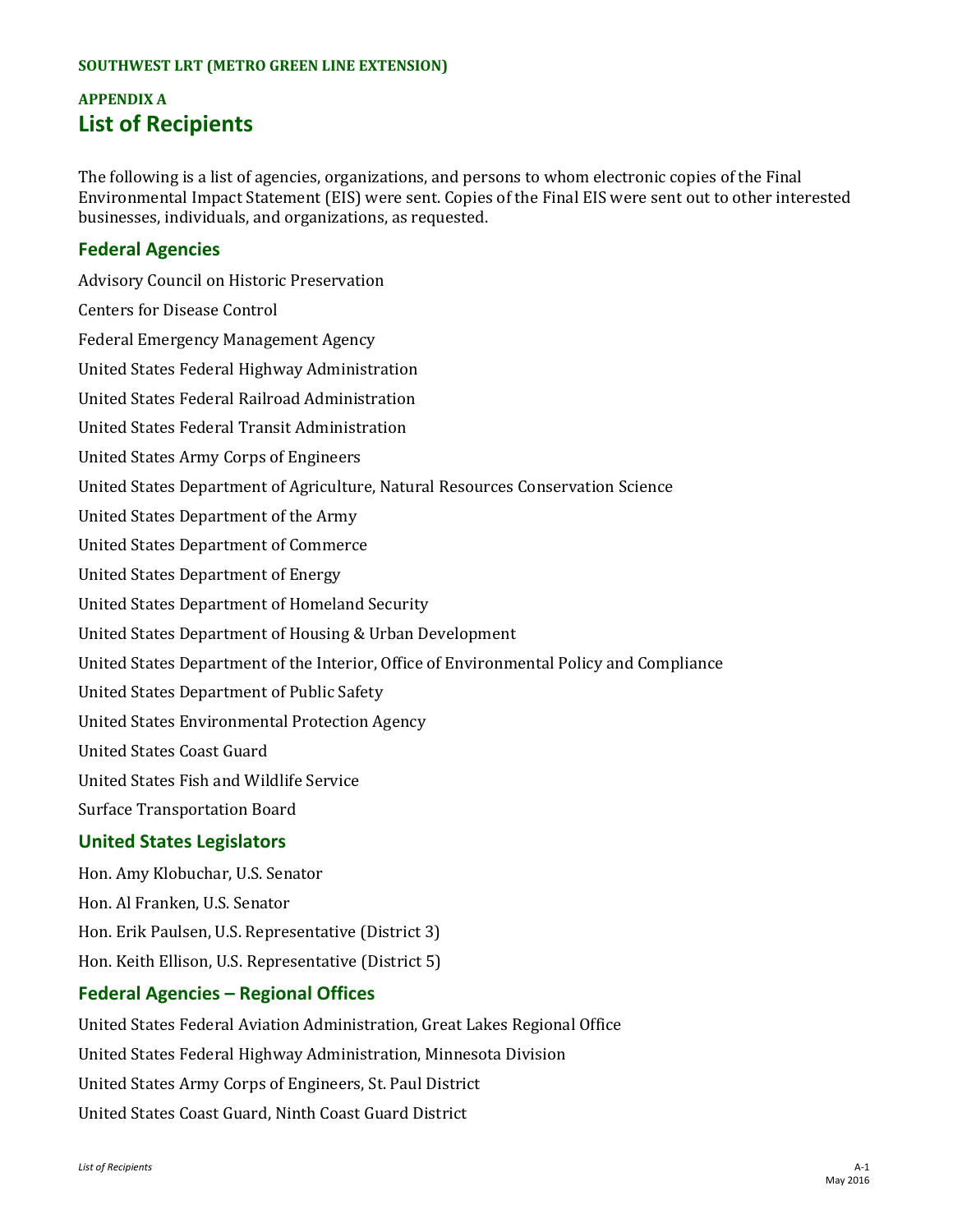United States Department of Housing and Urban Development, Region V United States Federal Railroad Administration, Region IV United States Federal Transit Administration, Region V United States Environmental Protection Agency, Region V

### **State Agencies**

Minnesota Board of Water and Soil Resources Minnesota Department of Agriculture Minnesota Department of Commerce Minnesota Department of Health Minnesota Department of Natural Resources Minnesota Department of Public Safety Minnesota Department of Transportation Minnesota Environmental Quality Board Minnesota Historical Society Minnesota Indian Affairs Council Minnesota Office of the State Archaeologist Minnesota Pollution Control Agency Minnesota Historic Preservation Office

## **State Elected Officials**

Hon. Mark Dayton, Governor Hon. Terri Bonoff, Minnesota State Senator (District 44) Hon. Ron Latz, Minnesota State Senator (District 46) Hon. David Hann, Minnesota State Senator (District 48) Hon. Melisa Franzen, Minnesota State Senator (District 49) Hon. Bobby Joe Champion, Minnesota State Senator (District 59) Hon. Kari Dziedzic, Minnesota State Senator (District 60) Hon. Scott Dibble, Minnesota State Senator (District 61) Hon. Jeff Hayden, Minnesota State Senator (District 62) Hon. Patricia Torres Ray, Minnesota State Senator (District 63) Hon. Sarah Anderson, Minnesota State Representative (District 44A) Hon. Jon Applebaum, Minnesota State Representative (District 44B) Hon. Peggy Flanagan, Minnesota State Representative (District 46A) Hon. Cheryl Youakim, Minnesota State Representative (District 46B) Hon. Yvonne Selcer, Minnesota State Representative (District 48A) Hon. Jennifer Loon, Minnesota State Representative (District 48B) Hon. Ron Erhardt, Minnesota State Representative (District 49A)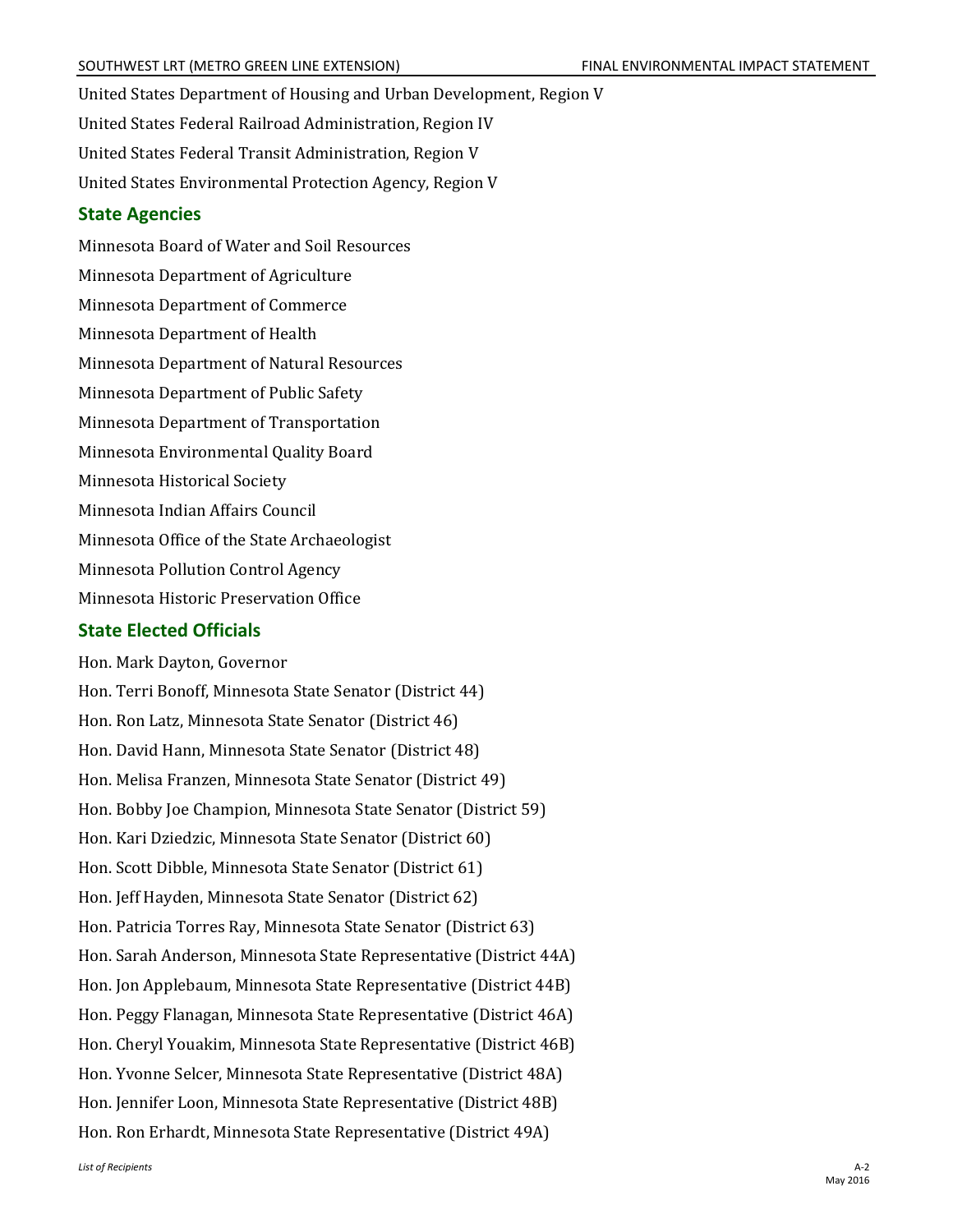Hon. Paul Rosenthal, Minnesota State Representative (District 49B) Hon. Joe Mullery, Minnesota State Representative (District 59A) Hon. Raymond Dehn, Minnesota State Representative (District 59B) Hon. Diane Loeffler, Minnesota State Representative (District 60A) Hon. Phyllis Kahn, Minnesota State Representative (District 60B) Hon. Frank Hornstein, Minnesota State Representative (District 61A) Hon. Paul Thissen, Minnesota State Representative (District 61B) Hon. Karen Clark, Minnesota State Representative (District 62A) Hon. Susan Allen, Minnesota State Representative (District 62B) Hon. Jim Davnie, Minnesota State Representative (District 63A) Hon. Jean Wagenius, Minnesota State Representative (District 63B)

### **Local Elected Officials**

Hon. Betsy Hodges, Mayor of Minneapolis Hon. Kevin Reich, Minneapolis City Councilor (Ward 1) Hon. Cam Gordon, Minneapolis City Councilor (Ward 2) Hon. Jacob Frey, Minneapolis City Councilor (Ward 3) Hon. Barbara Johnson, Minneapolis City Council President (Ward 4) Hon. Blong Yang, Minneapolis City Councilor (Ward 5) Hon. Abdi Warsame, Minneapolis City Councilor (Ward 6) Hon. Lisa Goodman, Minneapolis City Councilor (Ward 7) Hon. Elizabeth Glidden, Minneapolis City Councilor (Ward 8) Hon. Alondra Cano, Minneapolis City Councilor (Ward 9) Hon. Lisa Bender, Minneapolis City Councilor (Ward 10) Hon. John Quincy, Minneapolis City Councilor (Ward 11) Hon. Andrew Johnson, Minneapolis City Councilor (Ward 12) Hon. Linea Palmisano, Minneapolis City Councilor (Ward 13) Hon. Jake Spano, Mayor of St. Louis Park Hon. Steve Hallfin, St. Louis Park City Councilor (At-Large) Hon. Thom Miller, St. Louis Park City Councilor (At-Large) Hon. Susan Sanger, St. Louis Park City Councilor (Ward 1) Hon. Anne Mavity, St. Louis Park City Councilor (Ward 2) Hon. Gregg Lindberg, St. Louis Park City Councilor (Ward 3) Hon. Tim Brausen, St. Louis Park City Councilor (Ward 4) Hon. Molly Cummings, Mayor of Hopkins Hon. Katy Campbell, Hopkins City Councilor Hon. Jason Gadd, Hopkins City Councilor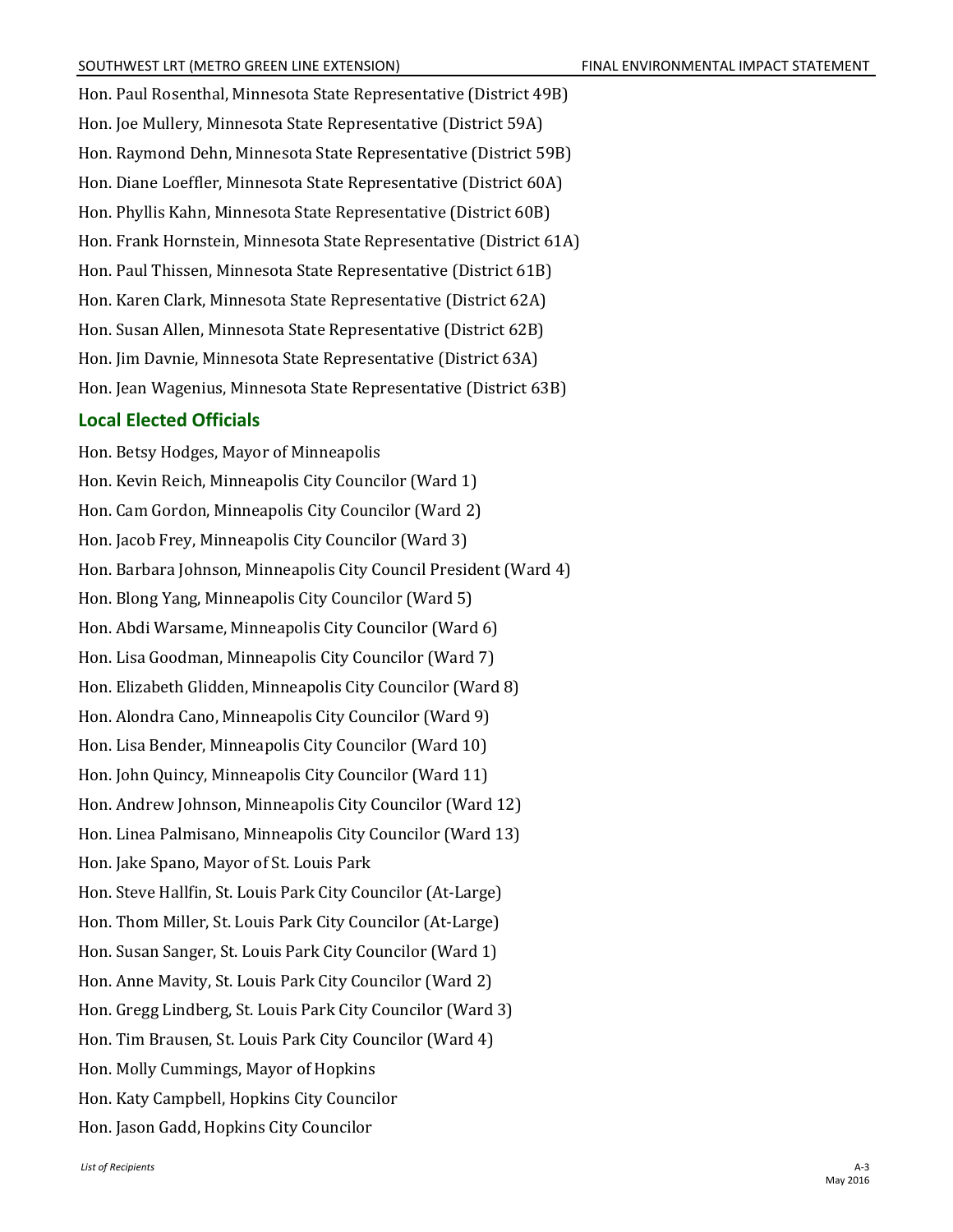Hon. Kristi Halverson, Hopkins City Councilor Hon. Aaron Kuznia, Hopkins City Councilor Hon. Terry Schneider, Mayor of Minnetonka Hon. Dick Allendorf, Minnetonka City Councilor (At-Large) Hon. Patty Acomb, Minnetonka City Councilor (At-Large) Hon. Bob Ellingson, Minnetonka City Councilor (Ward 1) Hon. Tony Wagner, Minnetonka City Councilor (Ward 2) Hon. Brad Wiersum, Minnetonka City Councilor (Ward 3) Hon. Tim Bergstedt, Minnetonka City Councilor (Ward 4) Hon. Nancy Tyra-Lukens, Mayor of Eden Prairie Hon. Brad Aho, Eden Prairie City Councilor Hon. Sherry Butcher Wickstrom, Eden Prairie City Councilor Hon. Ron Case, Eden Prairie City Councilor Hon. Kathy Nelson, Eden Prairie City Councilor Hon. Mike Opat, Hennepin County Commissioner (District 1) Hon. Linda Higgins, Hennepin County Commissioner (District 2) Hon. Marion Greene, Hennepin County Commissioner (District 3) Hon. Peter McLaughlin, Hennepin County Commissioner (District 4) Hon. Randy Johnson, Hennepin County Commissioner (District 5) Hon. Jan Callison, Hennepin County Commissioner (District 6, Chair) Hon. Jeff Johnson, Hennepin County Commissioner (District 7)

### **County Agencies**

Hennepin County, Department of Housing, Transit, and Community Works Hennepin County, Department of Energy and Environment Hennepin County, Department of Transportation Hennepin County, Department of Policy, Planning & Land Management Hennepin Conservation District

### **Libraries**

Minnesota Legislative Reference Library Hennepin County Library – Minneapolis Central Branch Hennepin County Library – Eden Prairie Branch Hennepin County Library – Minnetonka Branch Hennepin County Library – Hopkins Branch Hennepin County Library – St. Louis Park Branch Hennepin County Library – Franklin Branch Hennepin County Library – Linden Hills Branch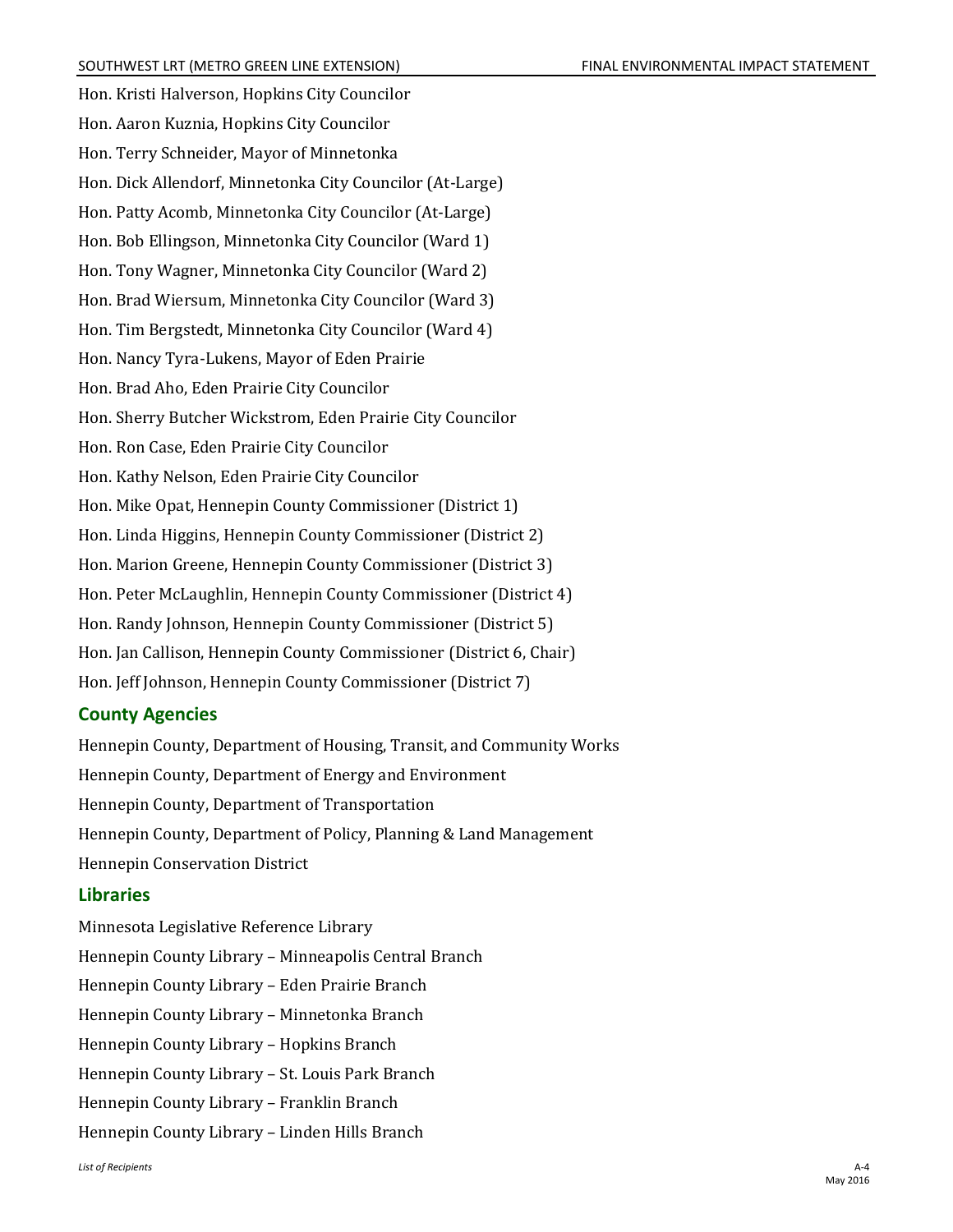Hennepin County Library – Sumner Branch

Hennepin County Library – Walker Branch

MnDOT Transportation Library

Metropolitan Council Library

### **Local Municipalities**

City of Eden Prairie City of Eden Prairie, Heritage Preservation Commission City of Edina City of Hopkins City of Minneapolis City of Minneapolis, City Planning and Economic Development City of Minneapolis, Heritage Preservation Commission City of Minneapolis, Public Works City of Minnetonka City of St. Louis Park

## **Local and Regional Agencies**

Bassett Creek Watershed District and Management Organization Flandreau Santee Sioux Fort Peck Tribes Greater Minneapolis Building Owners and Managers Association (BOMA) Kenwood Isles Area Association Lower Sioux Indian Community Council Metropolitan Council - Local Planning Assistance Metropolitan Council - Metro Transit Metropolitan Council District 3, Jennifer Munt Metropolitan Council District 6, Gail Dorfman Metropolitan Council District 7, Gary Cunningham Metropolitan Council District 8, Cara Letofsky Minneapolis Parks and Recreation Board Minneapolis Regional Chamber of Commerce Minnehaha Creek Watershed District Mississippi Watershed Management Organization Nine Mile Creek Watershed District Prairie Island Indian Community Riley/Purgatory/Bluff Creek Watershed District Santee Sioux Nation